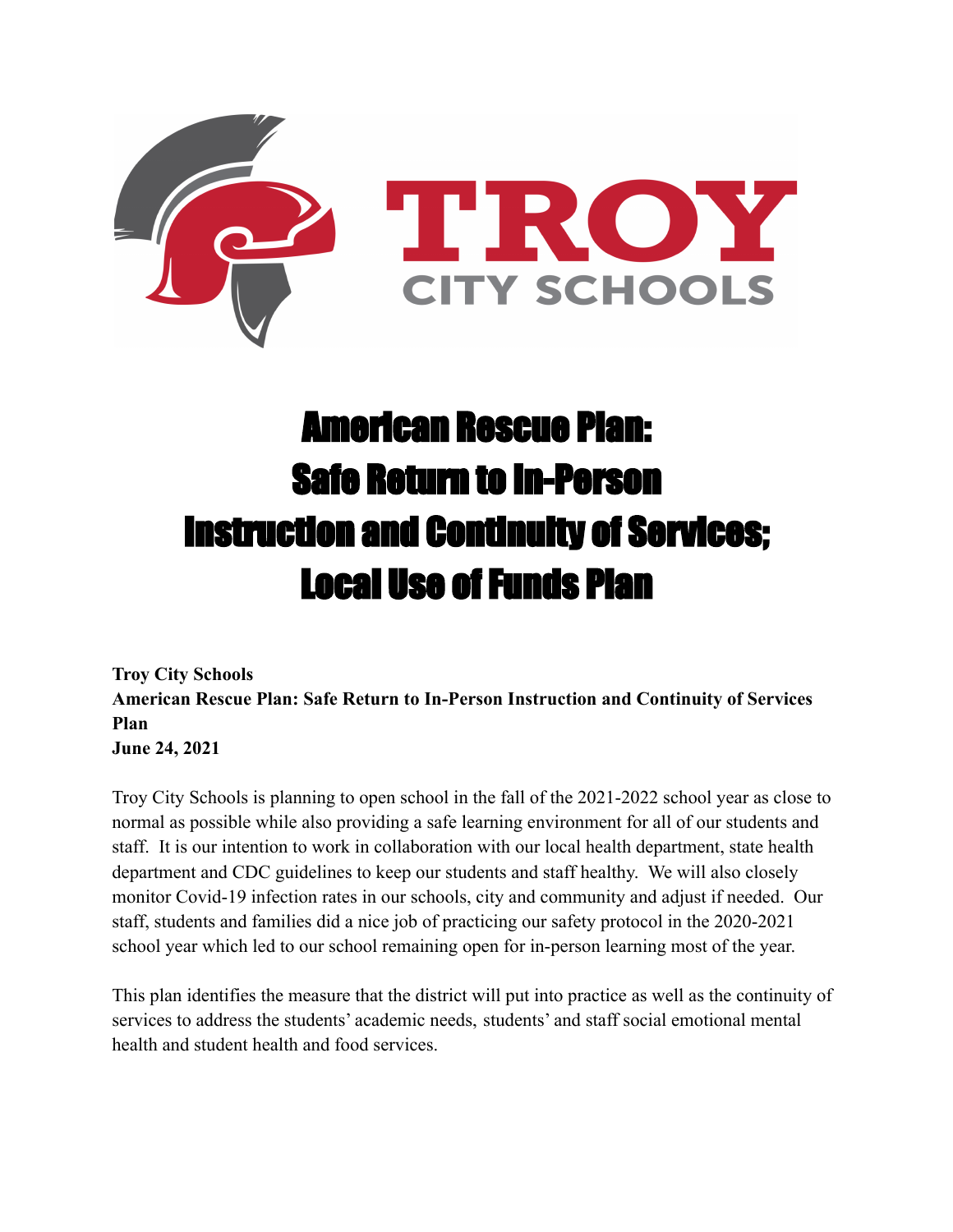Please reach out to the Troy City Schools Superintendent, Chris Piper at [piper-c@troy.k12.oh.us](mailto:piper-c@k12.oh.us) or Assistant Superintendent, Michael Moore at [moore-m@troy.k12.oh.us](mailto:moore-m@troy.k12.oh.us) with any questions or input regarding our return to in-person instruction and continuity of services plan.

### **Safety Measures**

Masks - Mask usage is not required but it is recommended, particularly for all students and staff not vaccinated. Troy City Schools will continue to monitor guidance of our local health department, state health department and the CDC regarding the wearing of masks in our schools. We will also closely monitor Covid-19 infection rates in our schools, city and community and adjust if needed.

Physical Distancing - Troy City Schools will return to pre-pandemic protocols but will continue to monitor guidance of our local health department, state health department and the CDC regarding the need to socially distance in our schools. We will also closely monitor Covid-19 infection rates in our schools, city and community and adjust if needed.

Handwashing and Respiratory Etiquette - Troy City Schools will continue to reinforce and teach appropriate hand washing and respiratory etiquette. Materials and supplies for students and staff will continue to be provided. Help and support will be provided for students with disabilities.

Cleaning and Maintaining Healthy Facilities - We will return to pre-pandemic facility cleaning protocols . Windows will be opened when appropriate to achieve air circulation in our buildings. Students will continue to have access to bottle filling stations.

Contact Tracing - Troy City Schools will continue to follow the guidance of our local health department, state health department and the CDC regarding appropriate contact tracing procedures. We will also continue to follow the guidance of our local health department, state health department regarding isolation and quarantine procedures.

Diagnostic and Screening Testing - Troy City Schools will continue to suggest and offer referrals to students and staff that exhibit symptoms of Covid-19. According to the CDC, "The presence of any of the symptoms below generally suggests a student, teacher, or staff member has an infectious illness and should not attend school, regardless of whether the illness is COVID-19. For students, staff, and teachers with chronic conditions, symptom presence should represent a change from their typical health status to warrant exclusion from school. Occurrence of any of the [symptoms](https://www.cdc.gov/coronavirus/2019-ncov/community/schools-childcare/symptom-screening.html) below while a student, teacher, or staff member is at school suggests the person may be referred for diagnostic testing[.](https://my.clevelandclinic.org/health/articles/9959-thermometers-how-to-take-your-temperature)

- A temperature of 100.4 degrees Fahrenheit or higher
- Sore throat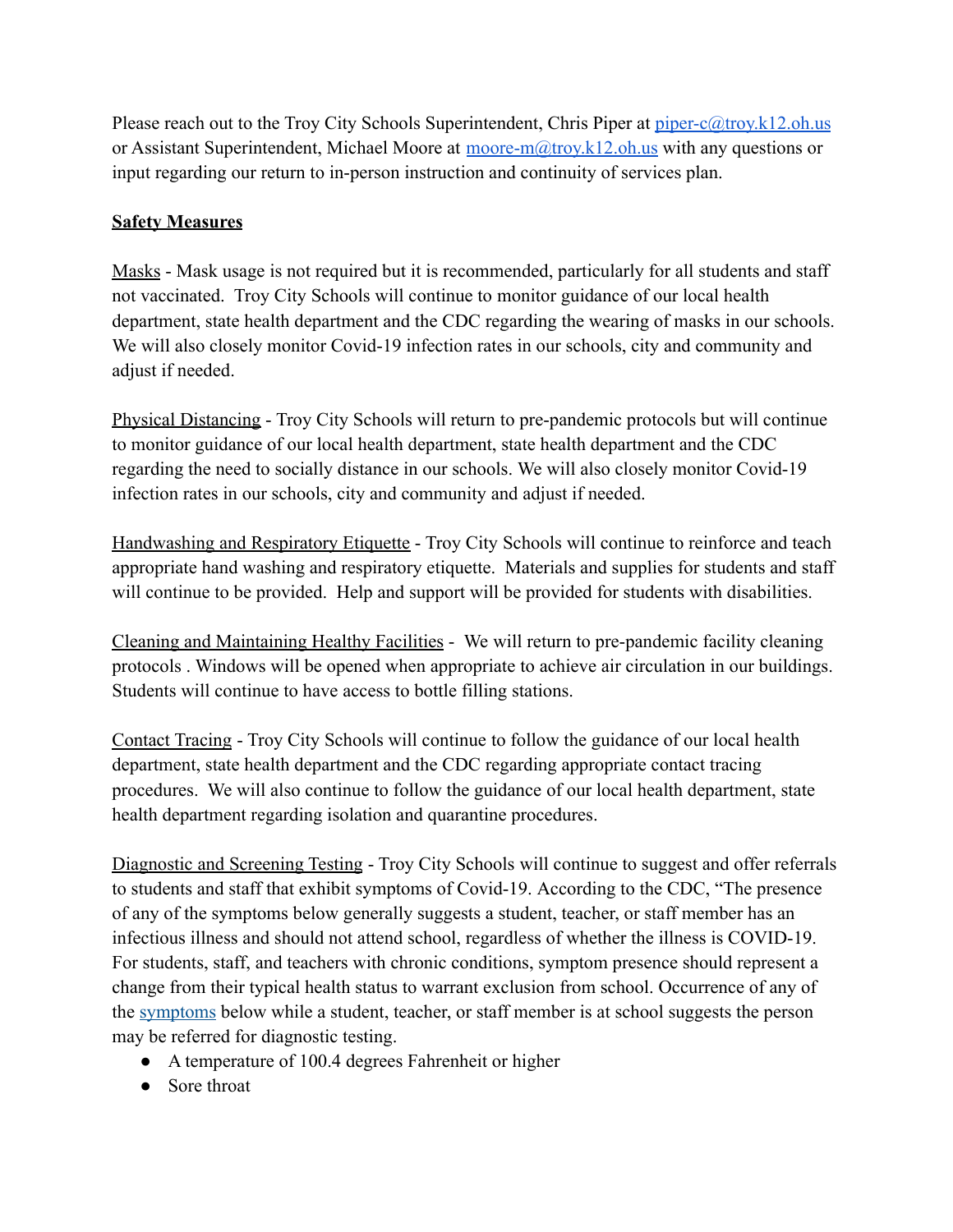- Cough (for students with chronic cough due to allergies or asthma, a change in their cough from baseline)
- Difficulty breathing (for students with asthma, a change from their baseline breathing)
- Diarrhea or vomiting
- New loss of taste or smell
- New onset of severe headache, especially with a fever

Efforts to Provide Vaccinations to Educators, Other Staff and Students if Eligible - Troy City Schools will continue to work in partnership with our local health department and local health providers to communicate vaccination opportunities to our staff and students. We will also use our facilities when possible to help facilitate vaccination clinics.

Appropriate Accommodations for Children with Disabilities with Respect to the Health and Safety Policies - Troy City Schools will make all necessary and appropriate accommodations to ensure children with disabilities have access to all health and safety measures.

### **Continuity of Services**

# Troy City Schools Activities to Meet the Academic Needs of Our Students

Spring 2021

• Use the following data sources to identify students for interventions for specific learning objectives and skills:

- iReady Diagnostic Assessment
- Tier 3 students on Composite Scales Score
- Reading Units of Study Assessments (BAS and/or Running Record Reading Assessments)
- Credit deficiencies
- Attendance

• Continue to use student achievement and growth data to drive instruction, identify students who need additional help and deliver planned interventions across all tiers of instruction.

- Grades  $7 & 8$ :
	- Continue to build and promote after school activities such as Homework Helper.
	- Involve the athletics department to develop study tables.
- $\bullet$  Grades 9 -12:

○ Identify students in need of additional support for 2021-2022. EVAAS, grades, teacher rec., and other pertinent data points.

### Summer 2021

● Use student achievement and growth data to develop remediation plans across all tiers of instruction at the beginning of the 2021-2022 school year.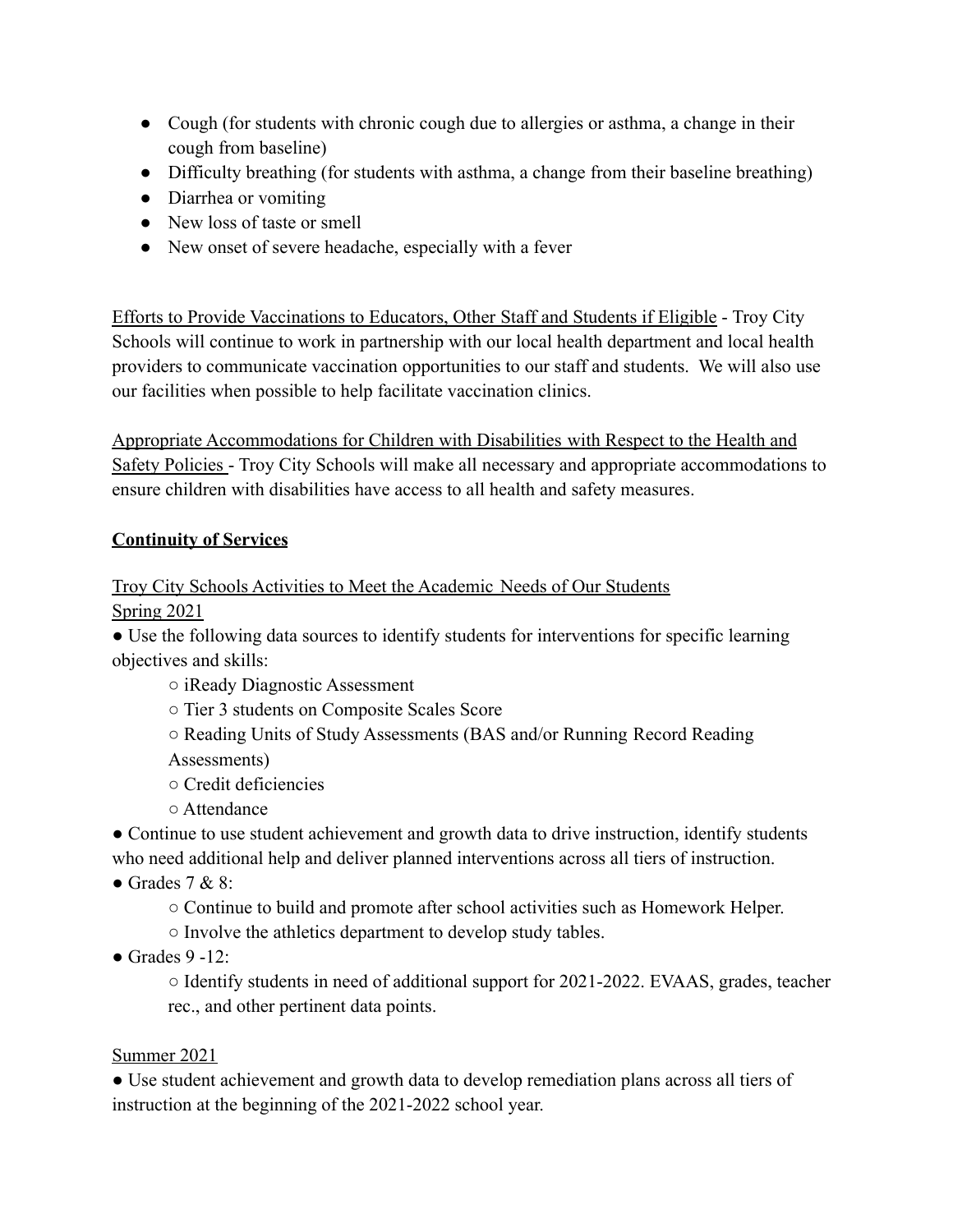• Offer summer school for credit deficient high school students.

• Continue to partner with local agencies such as Troy Rec, The Lincoln Center and The Future Begins Today.

 $\bullet$  Grades 9 -12:

○ Plan PD for differentiated instruction and personalized learning.

○ Review credits earned by students during the summer school opportunities. Allow for scheduling adjustments for students who earn back credits in the summer

### Fall 2021

● Continue collection and analysis of student achievement and growth data to plan and adapt instruction across all tiers.

• Continue to offer credit recovery and support options at the high school level to get students back on track for graduation.

● Develop common formative assessments for high school courses.

- Continue to build and leverage community learning support (Lincoln Center, TFBT, Troy Rec, etc.)
- Grades K-8

○ Develop before and after school programs to offer additional learning support.

- Grades 2 8 standards mastery assessment data
- $\bullet$  Grades 9 -12 $\cdot$ 
	- Provide PD for differentiated instruction and personalized learning.

○ Monitor interventions provided to students in terms of effectiveness in closing gaps and/or ensuring that they stay on track to earn credits/obtain necessary EOC scores required for graduation.

## Troy City Schools Activities to Meet the Social, Emotional, Mental Health and Other Needs of Our Students.

**Spring 2021** 

• Teachers will continue to observe students throughout the school day to identify students with Social Emotional needs and make referrals to school counselors for additional support.

• During the school day Counselors will continue to meet with small groups and individuals who need support.

● School-based Social-Emotional Behavioral Health Therapists (through partnership with Miami County ESC) Therapists will continue to provide support to students who have been referred by the district.

- PBIS will continue to be implemented throughout each building
- Panorama SEL survey will be administered to all students grades 3-12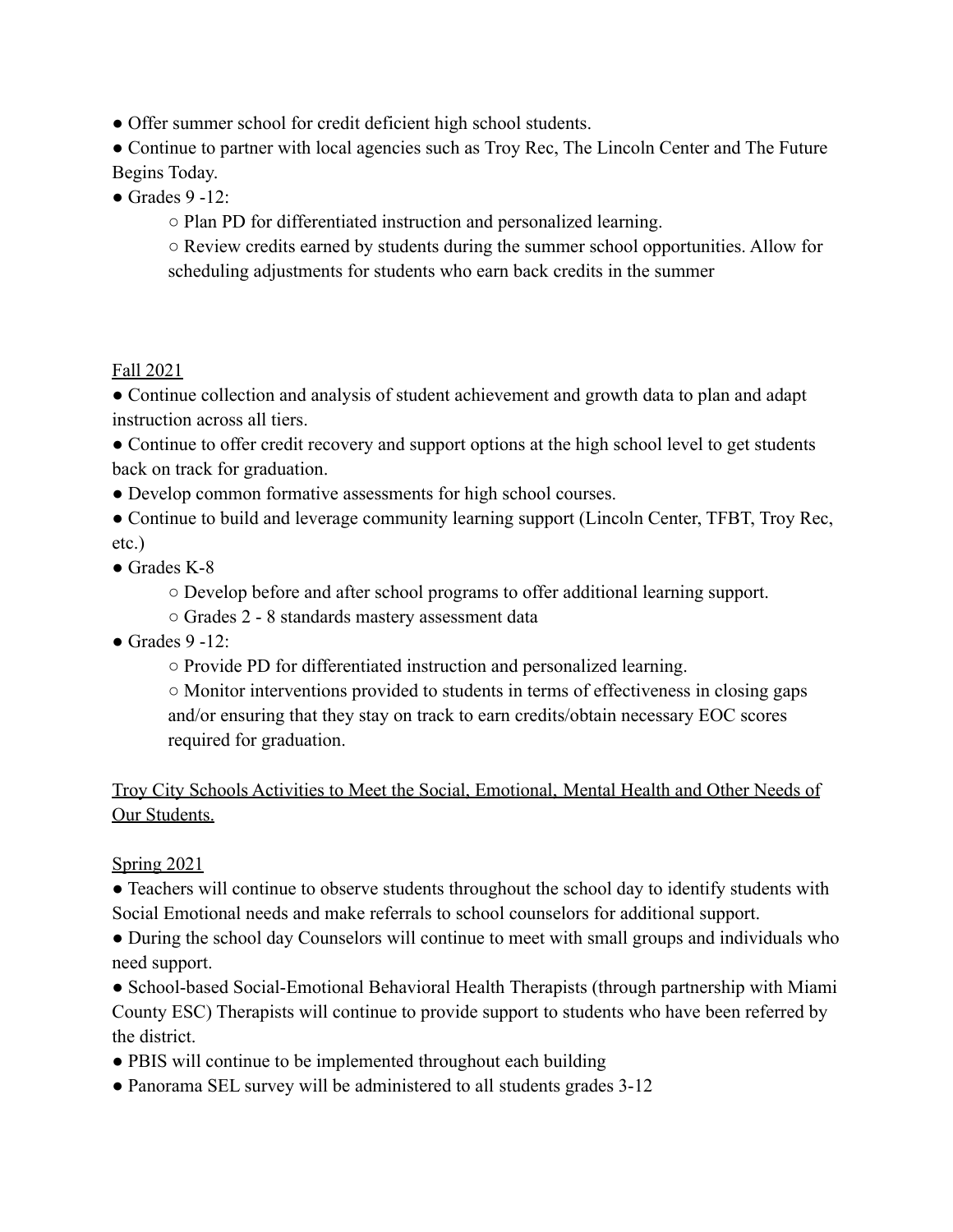- Teaching of Zones of Regulation in grades K-5
- Introduction to Zones of Regulation in grade 6
- Second Step digital access

● Counselors will continue to make referrals for students who may require ongoing mental health support.

#### Summer 2021

- Analyze Panorama SEL survey results 3-6
- Offer professional development for administration on Zones of Regulation
- Plan PBIS restart for 2021-2022 school year

#### Fall 2021

● Panorama SEL survey will be administered to all students grades 3-12 and results will be reviewed.

- Staff will continue to communicate with families about concerns of students.
- Continue PBIS implementation
- Counselor led Second Step (evidence based approach to SEL with age-appropriate lessons)
- Teaching of Zones of Regulation school wide.

#### Student Health and Food Service

All of Troy City Schools have a clinic and are staffed with clinic assistants to monitor student health and communicate with families. All Troy students will be provided free lunch and breakfast for the 2021-2022 school year through a federal grant.

**Troy City Schools American Rescue Plan - ESSER III Local Use of Funds 8-20-21**

As part of the American Rescue Plan, Troy City Schools will utilize the American Rescue Plan Elementary and Secondary School Emergency Relief (ARP ESSER III) funds for the following items from March 13, 2020 to September 30, 2021.

Troy City Schools will use approximately \$1.8 million dollars for teachers to staff the Troy Online Academy and staff to provide intervention for high school students that are credit deficient. If we have funds available we also will use these dollars for staff to reduce classroom size to address student loss of learning. Troy City Schools will continue to diagnose and evaluate student learning loss to determine additional needs for student intervention.